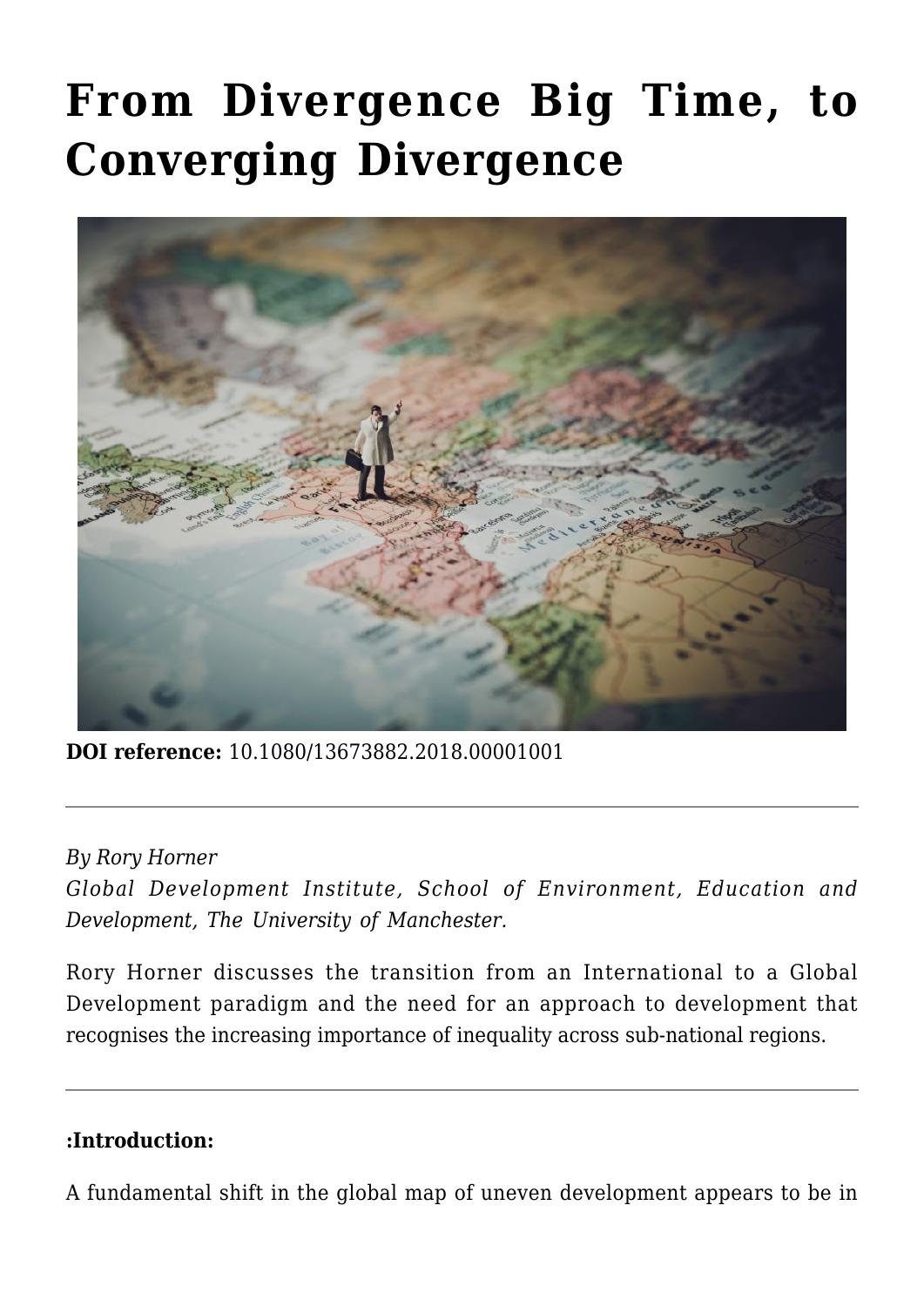motion. It is one where the challenge of uneven urban and regional development within nations is only going to grow in importance.

Turn back the clock to the turn of the 19th century. At the time of the Industrial Revolution in the UK, the key differences in prosperity across people in the world were within countries. The economic historian, Paul Bairoch, has suggested that around 1800, there was almost no income gap between developed and developing countries on average.

## **The Global North-South divide**

A "divergence, big time", as Lant Pritchett has famously termed it, emerged between 'developed' and 'developing' countries over the course of the 19th and 20th centuries. With the Industrial Revolution in Europe and the accumulation of organisational and technological innovation and related factors of production there and in its offshoots (North America, Australia and New Zealand), combined with the significant influence of colonialism, inequalities between countries surged.

By any economic or even human development indicator, the poorest people in the world were overwhelmingly located within the Global South during the 20th century. The differences across parts of the world were vast, whether it be in terms of income per capita, or in terms of the numbers of people living in extreme poverty, life expectancy, infant mortality, or of countries with high aid dependency.

A variety of spatial language sought to capture this major cleavage in the global map of development. Terms used have ranged from First, Second and Third Worlds in the context of the Cold War to Global North-South following the [Brandt](http://www.brandt21forum.info/BrandtEquation-19Sept04.pdf) [Report of 1980,](http://www.brandt21forum.info/BrandtEquation-19Sept04.pdf) to the simple and persistent 'developed' and 'developing'. While never a perfect classification, such nomenclature has continued to be used to capture the vast differences in various aspects of development in different parts of the world.

In such a context, from any kind of global cosmopolitan perspective, the key challenge was to improve the welfare of the poorest people in the world living in the most deprived conditions. International development, in practice and in theory, became focused on poor countries and poor people. Of course, prosperity was not necessarily shared evenly nor were differences eradicated amongst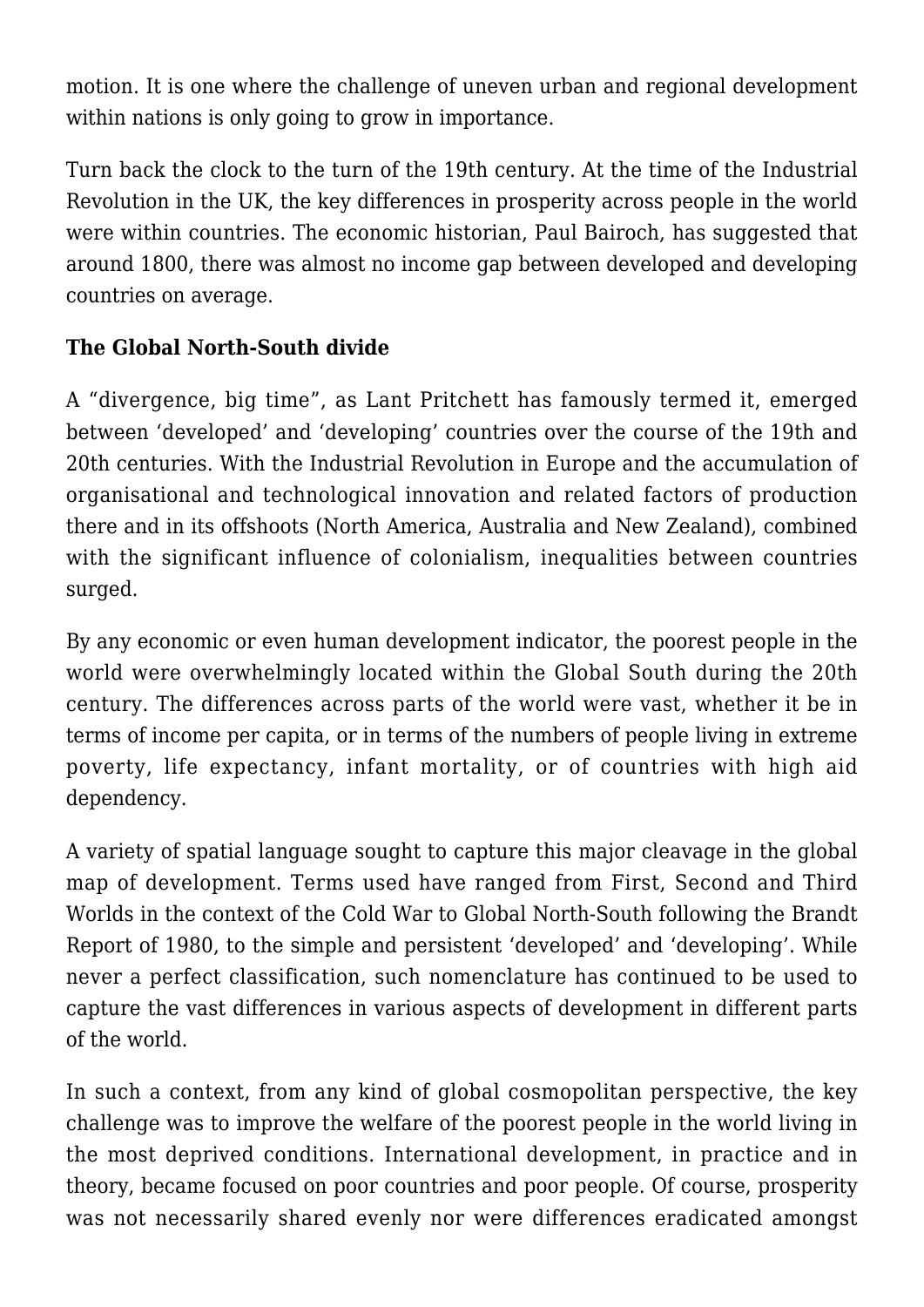different people or places in the Global North. The late Doreen Massey was one among many who demonstrated spatially uneven development in the UK. Scholars such as Barry Bluestone and Bennett Harrison likewise revealed the devastating effects of deindustrialisation in certain parts of the US. Yet, approaching the end of the 20th century the differences between countries in the Global North and South were vast and, to many, appeared to be frustratingly durable.

### **New geographies of development**

Yet new geographies have emerged in the global map of development over the last quarter of a century, and especially since the turn of the Millennium. In my recent work with David Hulme, we outline such changes from "divergence big time" to "converging divergence" and argue for the need to transition from international development to global development ([Horner and Hulme 2017\)](https://doi.org/10.1111/dech.12379). I discuss this shift below, before outlining some important implications for regional development and regional studies.

The composition of global inequalities is changing across economic, human and environmental indicators. In short, the between-country share of global inequality is decreasing, while the within-country share is increasing.

As prominently highlighted, by Branko Milanovic (2016), and other leading scholars of global inequality recently, as well as the World Bank's 2016 [Taking on](http://www.worldbank.org/en/publication/poverty-and-shared-prosperity) [Inequality Report](http://www.worldbank.org/en/publication/poverty-and-shared-prosperity), income inequality across all individuals in the world has fallen over the last couple of decades – the first such decline since the Industrial Revolution two centuries ago.

From a low starting point, there has been considerable economic growth, and some development progress, within many countries in the Global South. The Global South now earns a significantly greater share of global GDP in aggregate, in a trend led, but not exclusively driven, by China. Those in the middle percentiles of the global income distribution, overwhelmingly comprised of Asian middle classes, have experienced considerable relative income growth. The total numbers, and also the share, of the world population living in extreme poverty have fallen dramatically. The share of countries designated as low-income has fallen too, as have the number of countries who are aid dependent. Considerable increases in infant and maternal mortality, as well as life expectancy, have also been achieved. At 69.6 years, average life expectancy in low and middle-income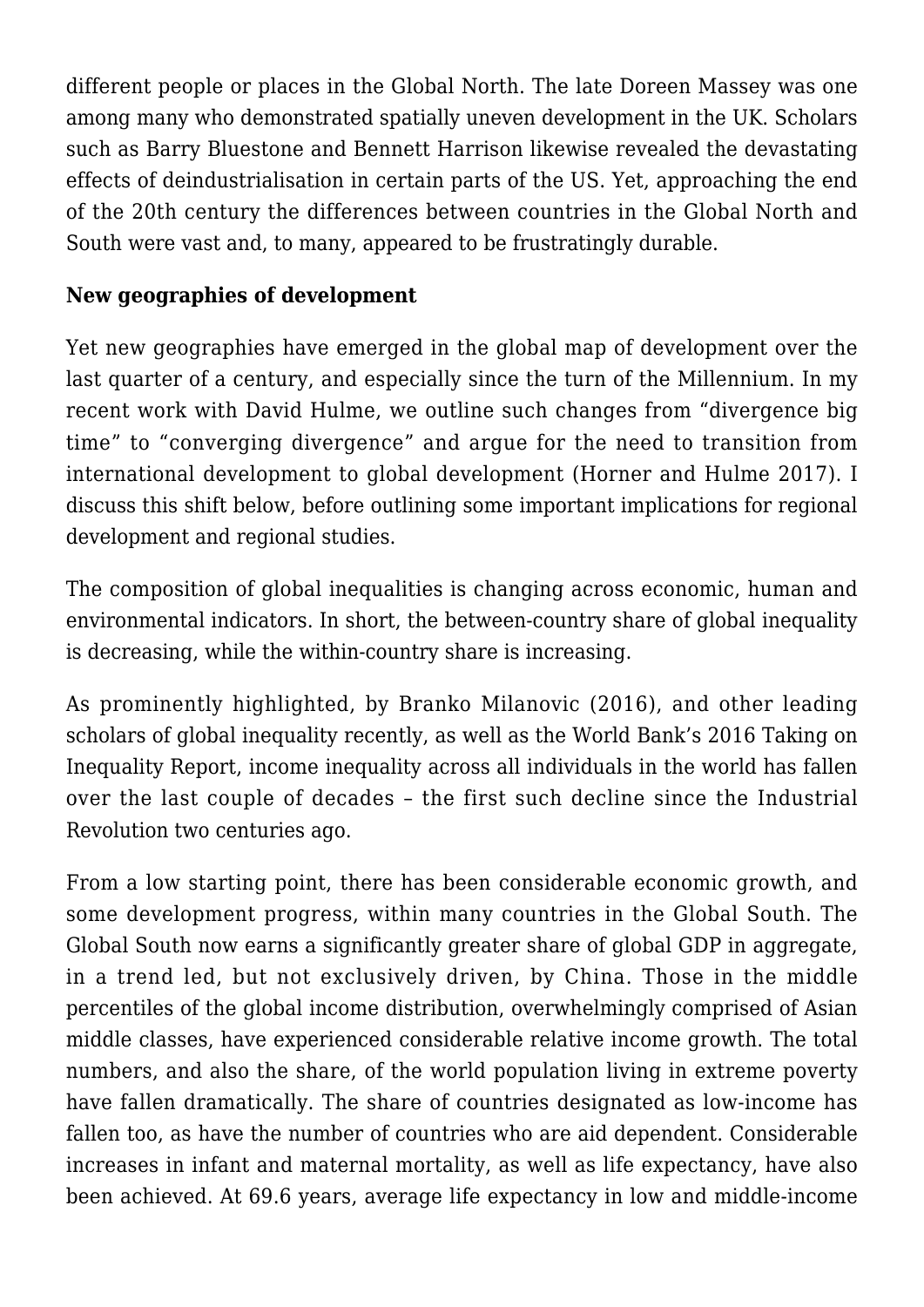countries in 2014 is just over 10 years less than today's high-income countries (HICs) and a year greater than those countries average in 1960.

Two fascinating charts from the 2018 World Inequality Report ([Alvaredo et al.](http://wir2018.wid.world/files/download/wir2018-summary-english.pdf) [2018\)](http://wir2018.wid.world/files/download/wir2018-summary-english.pdf) point to a changing geographic composition of global income distribution, which increasingly transcends the North-South divide. Figure 1 below shows the global income distribution for all individuals in the world in 1990, decomposed into percentiles and where people live. India, China, and Africa dominated the lower half of the global income distribution in 1990.

### **Figure 1. Geographic breakdown of global income groups in 1990**



Geographic breakdown of global income groups in 1990

*Source: Alvaredo et al. (2018, 52)*.

Figure 2 shows the distribution for 2016. Chinese earners can be found across the whole spectrum of percentiles. The population of "Other Asia", i.e. apart from India and China, is now spread across the distribution. Africans, however, are now more concentrated in the bottom quarter.

#### **Figure 2. Geographic breakdown of global income groups in 2016**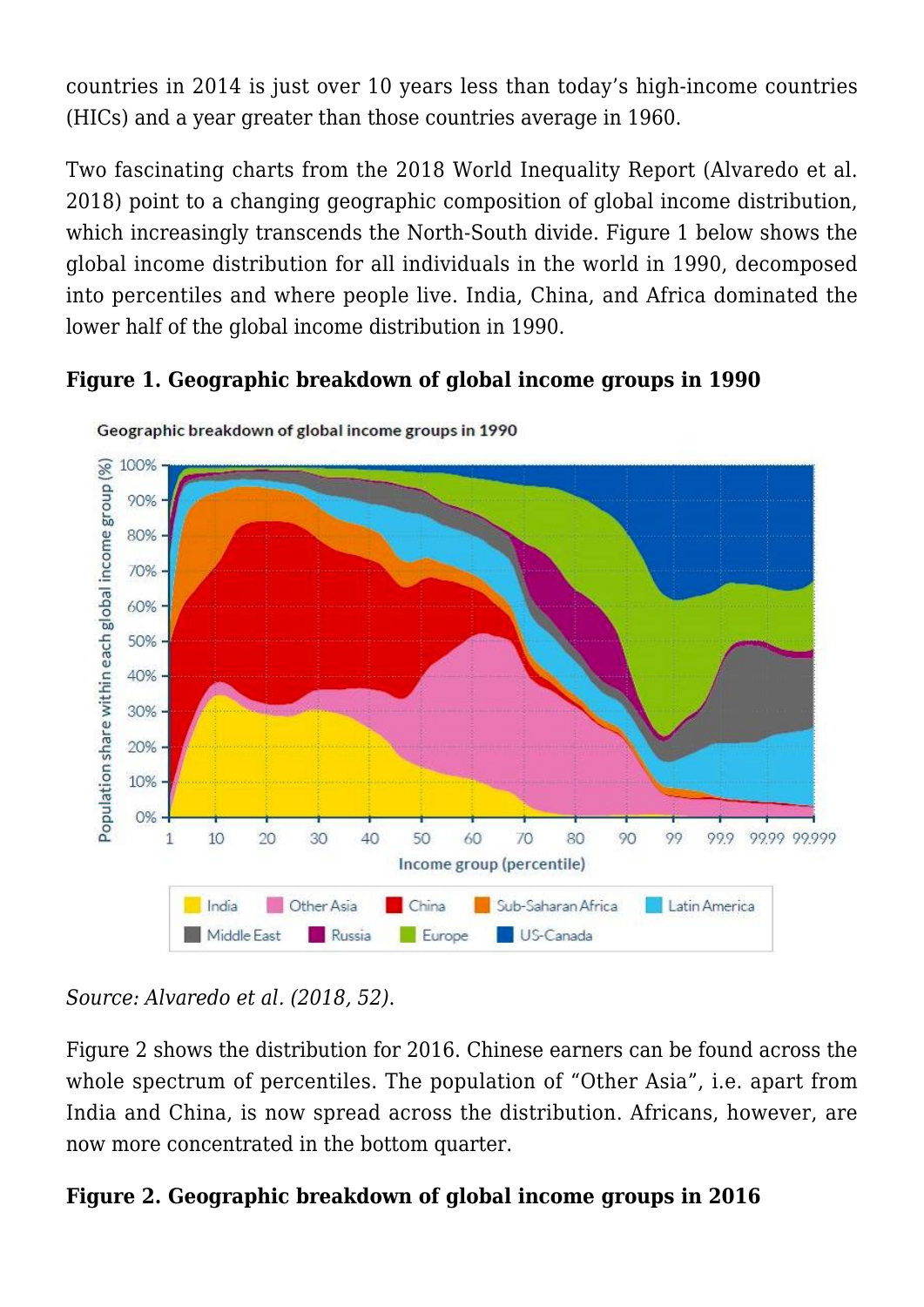

#### Geographic breakdown of global income groups in 2016

*Source: Alvaredo et al. (2018, 53).*

The blurring of the North-South divide has prompted new convergence claims. For example, Richard Baldwin's 2016 book 'The Great Convergence' points to a shift in manufacturing output between the G7 and the IG (Industrialising six – China, South Korea, India, Poland, Indonesia, and Thailand). Economic geographers and scholars of regional studies might respond with: "Haven't we been here before?" Thomas Friedman's "The World is Flat" was rightly critiqued a decade ago – including in the inaugural volume of the [Cambridge Journal of](https://academic.oup.com/cjres) [Regions, Economy and Society](https://academic.oup.com/cjres). Economic geographers and others have challenged such boosterist claims or arguments for the "death of geography", instead pointing to the persistence of geographically uneven development.

Vast inequalities continue to exist in the world, although with some changing composition. Some reductions in between-country inequalities (or convergence) are overshadowed by vast, and often growing, inequalities (or divergence) between people who are near-neighbours, living in the same localities, nations, and regions i.e. converging divergence. Across wealth, income and consumption is evident in both North and South territories, rising inequalities within countries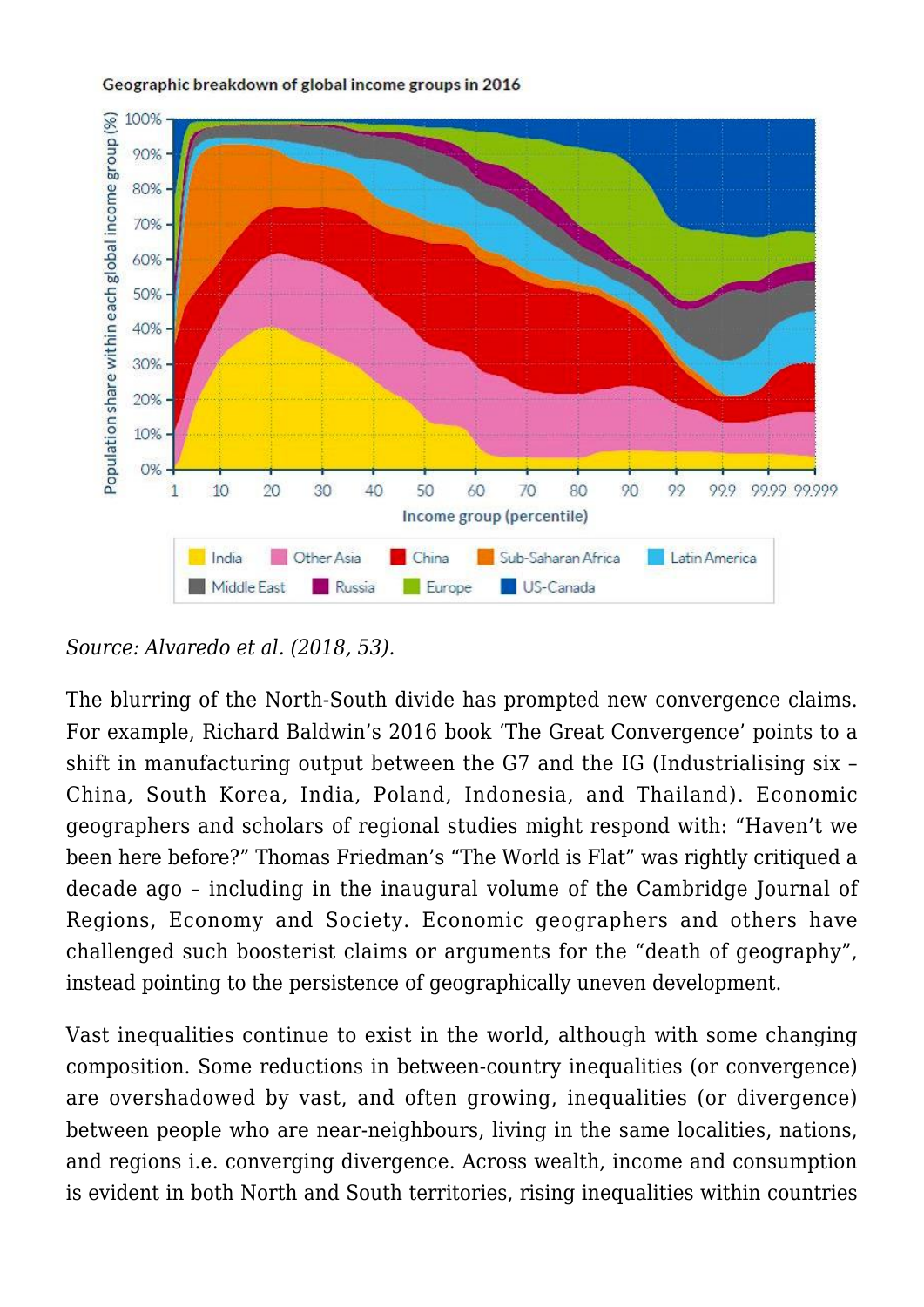have been highlighted in, for example, the 2018 World Inequality Report, while both the World Bank and the International Monetary Fund (IMF) have also warned of the consequences. In relation to income, inequality expert Francois Bourguignon has suggested that we could "be witnessing a partial substitution of inequality within countries for the inequality between countries". Moreover, global wealth inequalities appear higher than income inequalities and are focused within (rather than between) country differences. Of course, and despite growing attention to inequalities within countries, North-South differences have not been eradicated and considerable citizenship premiums remain between countries in the Global North and South.

Shifting geographies of uneven development are arguably an underlying factor in the contemporary backlash against globalization in the Global North. In the 1990s, economic globalization was formerly widely identified as being orchestrated in the interests of the Global North, including via the IMF, the World Bank and the World Trade Organization (WTO). However, the recent backlash – manifest in deployment of anti-globalization rhetoric and a withdrawal (Trans-Pacific Partnership) and renegotiation (North Atlantic Free Trade Agreement) of trade agreements in the US and a vote to exit the European Union in the UK – has been in the global North and from the political right. As demonstrated in the March 2018 issue of Cambridge Journal of Regions, Economy and Society on "Globalization in crisis?", such votes have a clear economic geography to them, with a divide between more "globalised" urban areas and more disconnected rural areas.

Some regions have particularly bared the brunt of such struggles, with job losses, yet little by way of welfare compensation. Indeed, many people in Europe and North America have experienced almost no income growth for a generation. In contrast, in much of the global South, and from a very low starting point, the trajectory of change has been quite different in many places. Despite earlier backlashes against Washington Consensus structural adjustment, globalization has not attracted a comparable contemporary backlash, while Xi Jinping has stated that China will lead 21st century globalization. In the era of globalization, global change has been neither win-win nor a reproduction of old divides. While some have achieved developmental progress in the global South, others remain much more marginal in global terms and have seen very little by way of absolute gain and should not be forgotten amidst attention a backlash in the global North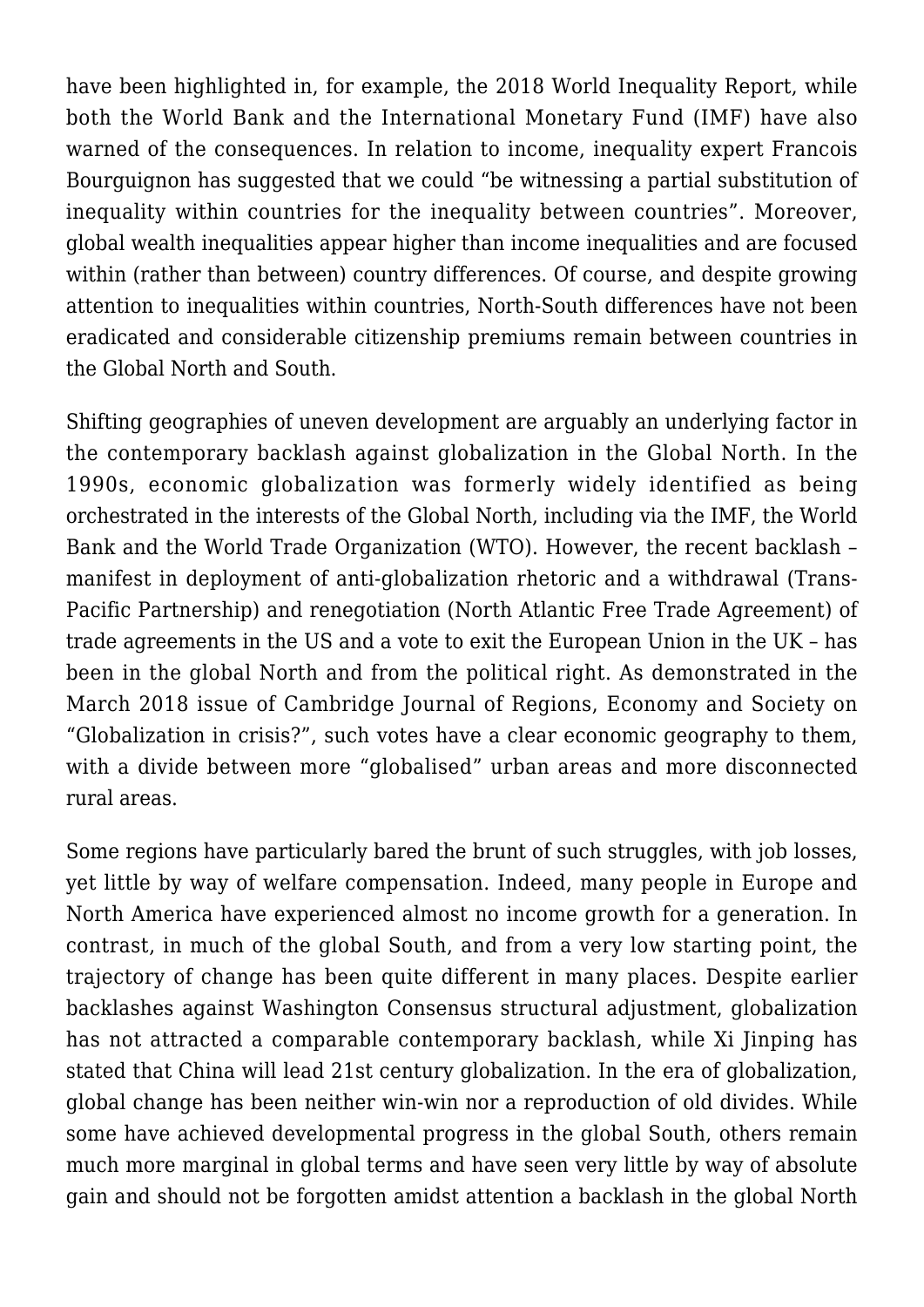[\(Horner et al., 2018](https://doi.org/10.1093/cjres/rsx026)).

#### **The growing importance of inequalities within countries**

The geographies of uneven development thus appear to be changing as part of a pattern of converging divergence. While the North-South divide may be blurring somewhat, considerable divergence is present within macro-world regions, nations and sub-national regions.

We lack the spatial language to adequately capture such a world at the macroworld level. Terms such as "developed"/"developing", "First" versus "Third" World as grew in popularity during the Cold War, or subsequent "Global North" versus "Global South" are all based on a relatively clear division of the world into two. The World Bank's announcement in April 2016 that it will no longer distinguish between "developed" and "developing" countries in its annual World Development Indicators could be seen as one reflection of that. The [Sustainable](http://www.un.org/sustainabledevelopment/sustainable-development-goals/) [Development Goals](http://www.un.org/sustainabledevelopment/sustainable-development-goals/) and the [Paris Agreement](http://unfccc.int/paris_agreement/items/9485.php) on climate change, both agreed in 2015, relate to all, not just developing countries.

Yet we see a resurgence of interest in terms that seek to capture unevenness at more proximate scales. The terms 'core' and, especially, 'periphery' are deployed very frequently. Often their usage relates less to capturing the old world-systems core and periphery at a macro-global level, but more to capturing differences within countries. Moreover, enclaves gather growing attention, uneven development within countries.

What is important to note in such contexts, is that such inequalities within countries – whether manifest spatially between or within regions, increasingly account for a growing share of global inequality. Gaps in health, education etc., as well as income, are increasing within many countries. Regional studies work has long paid attention to, for example, the 'spikiness' of various aspects of economic development and quality of life within countries. Elsewhere, the work of Anne Case and Angus Deaton has recently demonstrated growing differences in life expectancy within the US. Extreme juxtapositions of privilege and poverty are often associated with the global South (a term that it is still difficult to avoid using!), such as in images of the favelas of Rio de Janeiro (Brazil) next to luxury apartments with swimming pools. Of course, an incident such as the Grenfell Tower fire in June 2017′ in the midst of London's richest borough, shows that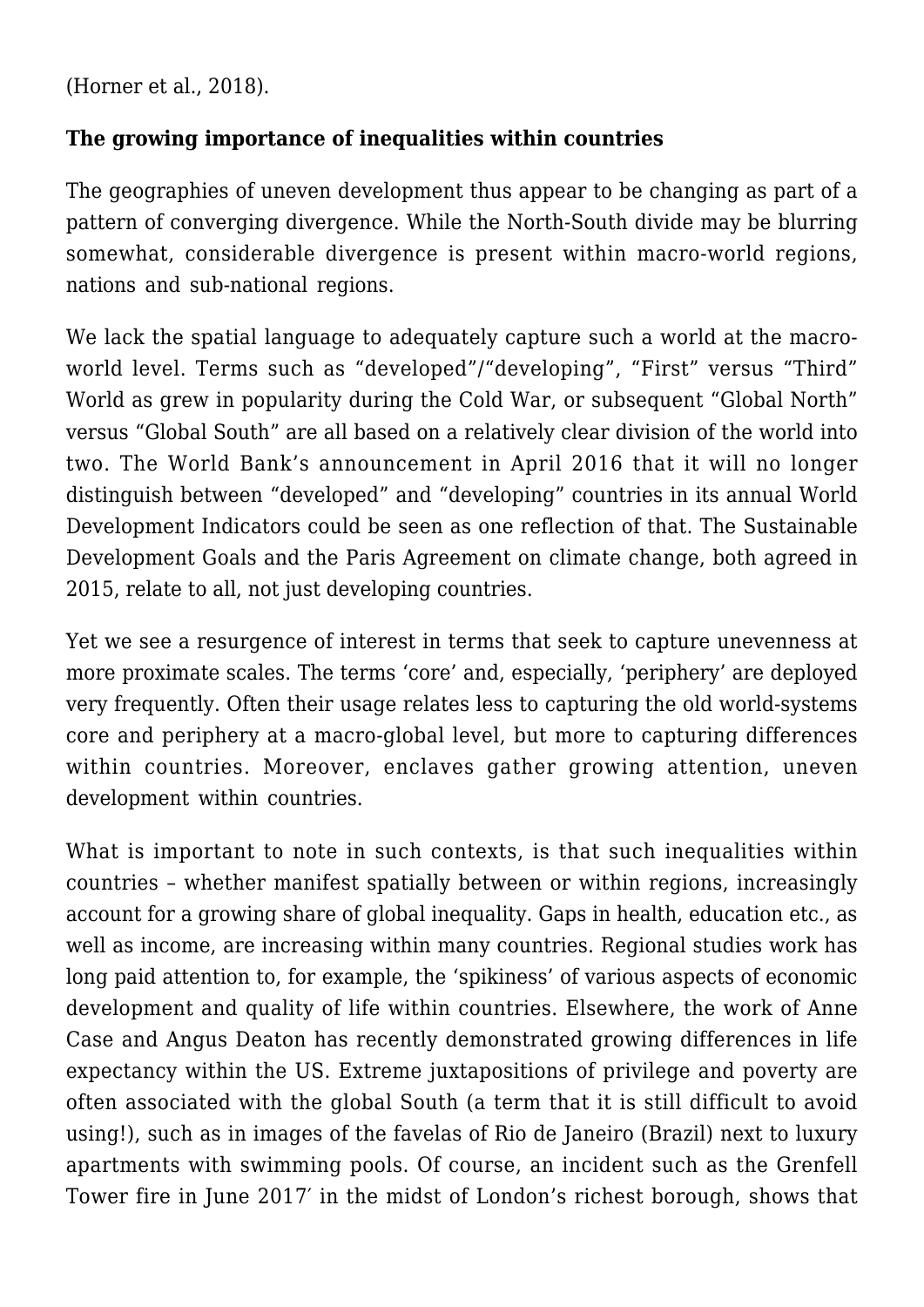such vast differences can be present in the UK too. Moreover, differences between regions, such as in China, with the growing dominance of Shanghai, Beijing, Guangzhou, Shenzhen and Tianjin, or in the classic case of the disparities between greater London and the rest of the UK, are a growing challenge.

Thus, there is a significant change in the global macro-economic geographical context. A transition is thus required from an international development, focused almost exclusively on the global South, to global development, which relates to the whole world [\(Horner and Hulme, 2017\)](https://doi.org/10.1111/dech.12379). In this context, urban and regional inequalities warrant greater attention.

The late Tony Atkinson (2015) has a fascinating insight on inequality in Europe during the second half of the 20th century. While many people might perceive income inequalities to have only increased from the late 1970s or 1980s, marketinequalities – pre-taxes and transfers – have actually increased since the mid-20th century. Yet the social redistribution policies of welfare states, in the form of taxes and transfers (unemployment, pension, disability etc.), functioned so as to prevent such increasing market-inequalities from translating into growing differences in take-home household income. From the mid-1980s onwards, the situation changed as market-based inequalities continued to increase, and taxes and transfers were comparatively reduced. Thus, the work required of redistribution policies was greater, yet their provision went in the opposite direction.

It is possible that we could expect a similar dynamic to play out now in relation to within-country inequalities, and those related to urban and regional development. National states do possess policy levers to address inequality, including uneven regional development. Paradoxically inequalities are increasing within the domain where there are policy levers available to address such issues. The work required of urban and regional policies is thus also likely to increase – to both address intra-regional and inter-regional inequality.

In terms of researching regional development, a transition from international to global development provides yet another justification for comparative research across North and South, including on urban and regional development (cf. [Pike et](https://doi.org/10.1177/1464993413504346) [al. 2014](https://doi.org/10.1177/1464993413504346)). The regional studies/development studies or economic geography/development geography North-South division of labour cannot be maintained as they preclude the learning of lessons across the blurry North-South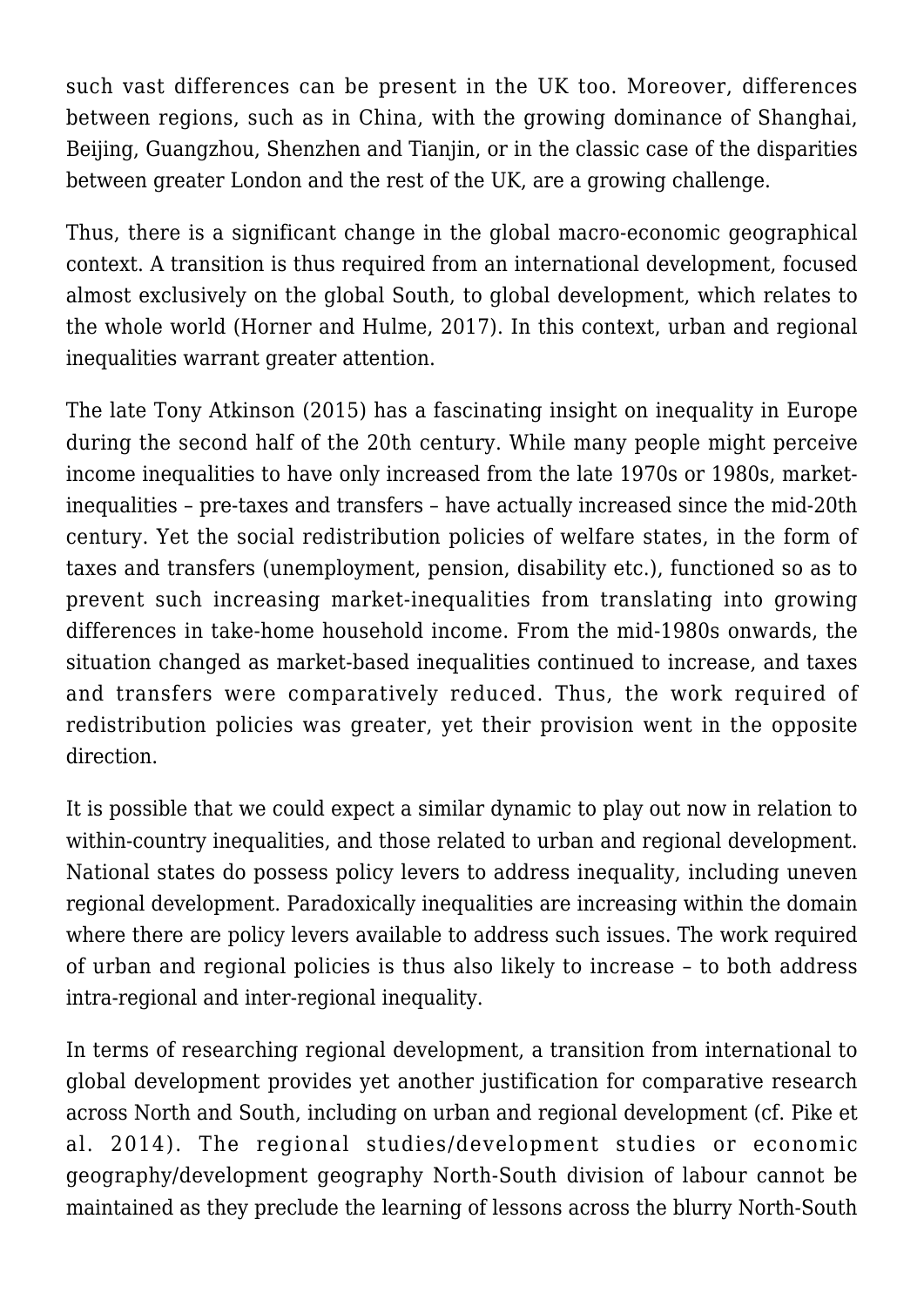divide.

With a shifting map of global uneven development, urban and regional development within countries is only going to grow in significance as a challenge for all parts of the world. In that context, regional studies in both Global North and South also warrants greater attention.

#### **References**

[Alvaredo, F., et al. \(2018\) World Inequality Report 2018, World Inequality Lab,](http://wir2018.wid.world/files/download/wir2018-full-report-english.pdf) [Paris.](http://wir2018.wid.world/files/download/wir2018-full-report-english.pdf)

[Atkinson, A. \(2015\) Inequality: What can be done? Harvard University Press,](http://www.hup.harvard.edu/catalog.php?isbn=9780674504769) [Cambridge MA.](http://www.hup.harvard.edu/catalog.php?isbn=9780674504769)

[Horner, R., S. Schindler, D. Haberly and Y. Aoyama \(2018\) "Globalisation, uneven](https://doi.org/10.1093/cjres/rsx026) [development and the North-South 'big switch'",](https://doi.org/10.1093/cjres/rsx026) *[Cambridge Journal of Regions,](https://doi.org/10.1093/cjres/rsx026) [Economy and Society](https://doi.org/10.1093/cjres/rsx026)*[, vol. 11 No. 1, pp. 17-33.](https://doi.org/10.1093/cjres/rsx026)

[Horner, R. and D. Hulme \(2017\) "From international to global development: new](https://doi.org/10.1111/dech.12379) [geographies of 21st century development", Development and Change.](https://doi.org/10.1111/dech.12379)

Milanovic, B. (2016) Global inequality: a new approach in the age of globalisation. [Belknap Press, Cambridge, MA.](http://www.hup.harvard.edu/catalog.php?isbn=9780674737136)

[Pike, A., A. Rodríguez-Pose and J. Tomaney \(2014\) "Local and regional](https://doi.org/10.1177/1464993413504346) [development in the Global North and South", Progress in Development Studies,](https://doi.org/10.1177/1464993413504346) [vol. 14 No. 1, pp. 21-30.](https://doi.org/10.1177/1464993413504346)

#### **About Rory**



Rory Horner is a Lecturer at the Global Development Institute, University of